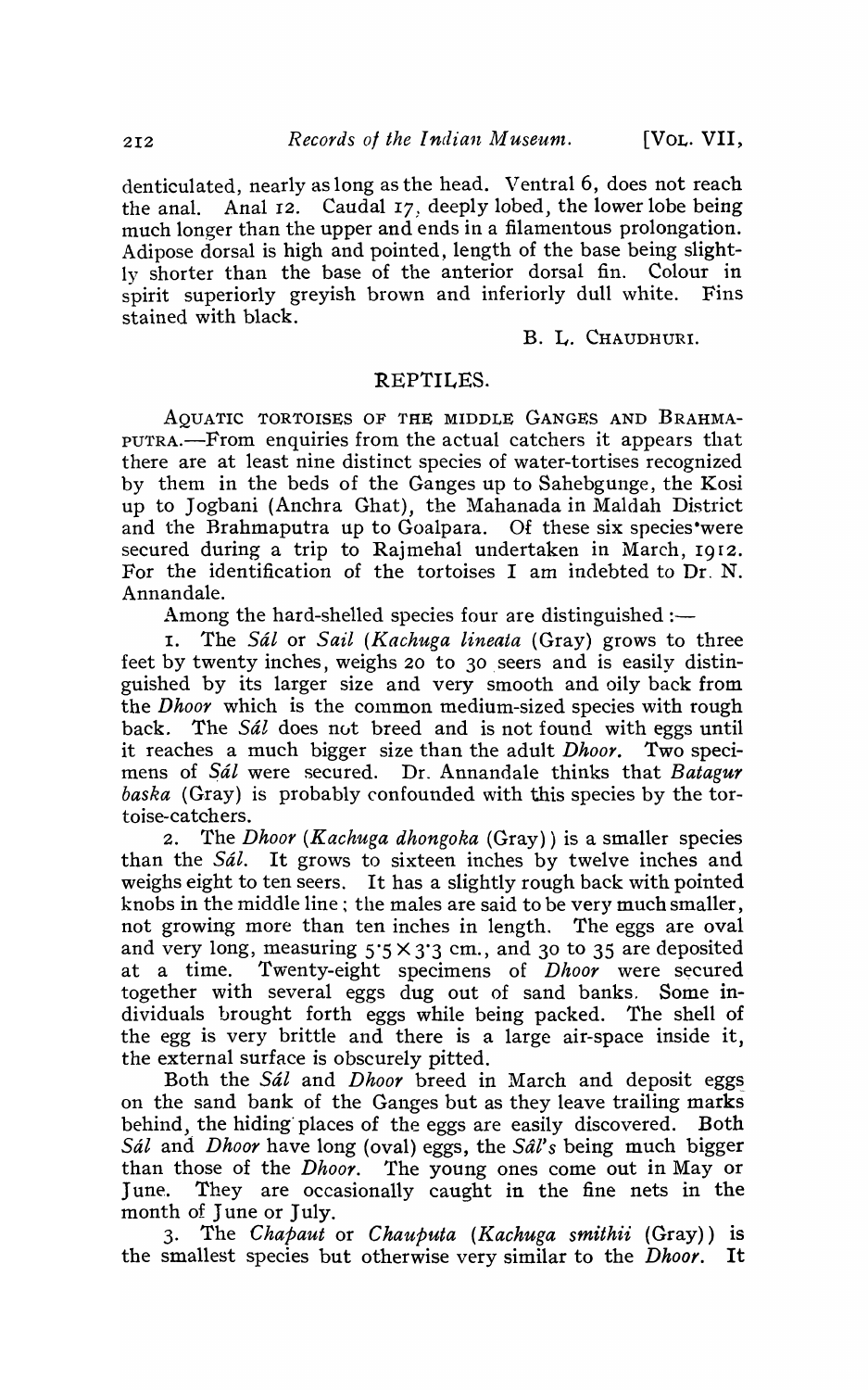does not grow to more than eight or ten inches in length and not more than a seer in weight. It deposits 5 to 8 eggs at a time and buries them in sand. Three specimens were secured.

4. The *Panchuria* (? *Kachuga tectum* (Gray)) similar to the Chapaut, is an intermediate species between the *Dhoor* and the *Chapaut*, growing to one foot in length and two seers in weight. No specimens of this species could be found on my trip.

5. The *Kala* or *Kali Kaunttha* of the Bengalis *(H ardella thurgii*  (Gray)), is known as *Gaira* among the Gondris who are the expert catchers of tortoises. This species grows to two feet by fourteen inches and weighs 19 to 20 seers. The eggs of the species are not found in the sand bank on the Ganges, but are occasionally met with in the months of August and September, when the water subsides. The eggs are said to be oval. This species is also kno\vn as *Kariha* (or *Kariyaon)* among the Teors and Binds on the Kosi side. One specimen was secured.

Of the soft-shelled water-tortoises four species are recognized by the catchers.

6. The *Kataha* or *Kattha* of the Gondris and *Palaiya* of the Binds *(Trionyx gangeticus, Cuvier)* is a roundish low species growing to four feet by three feet and weighing two to three maunds. It brings forth round eggs which are found in the mud after the subsidence of the floods. The eggs are perfectly spherical, measuring 2'3 cm. in diameter. Some eggs. were secured on a previous trip. This species is said to be good to eat. One specimen was obtained.

7. The *Keora* of the Gondris *(Trionyx hurum,* Gray) is a smaller species than the *Kataha.* It weighs twelve to fourteen seers, grows to sixteen inches by twelve inches in the disk, and brings forth round eggs. It is said to be very bad eating owing to its rank smell. One specimen was secured on this trip, and another on a former occasion near Rajmaha1. Both are unusually pale in colour, lacking to a large extent the characteristic markings of the species. Dr. Annandale thinks it probable that they represent a local race distinguished from the typical one by a more uniform coloration and possibly by being smaller. In any case no structural difference likely to be constant can be detected.

8. The biggest of these soft kinds is the *Sim (Chitra indica*  (Gray)) which grows to five feet in length of disk and weighs six to seven maunds. Like the *K ataha* it is to be found in the Kosi and also at Kustea and occasionally at Chilmari. It does not bite but disables its victim by blows, often injuring fishing boats by the impact thereof. It is bad and coarse eating. No specimen was secured, but there can be little doubt from the fishermen's description that C. *indica* is the species referred to under the above name.

9. The *Abhua (Emyda granosa (Schoepff)*), which is also known as *Matia* because it is supposed to subsist on earth is a smaller species than the *Kataha*. In winter they are found peeping out of mud holes in the banks. It is said to be numerous